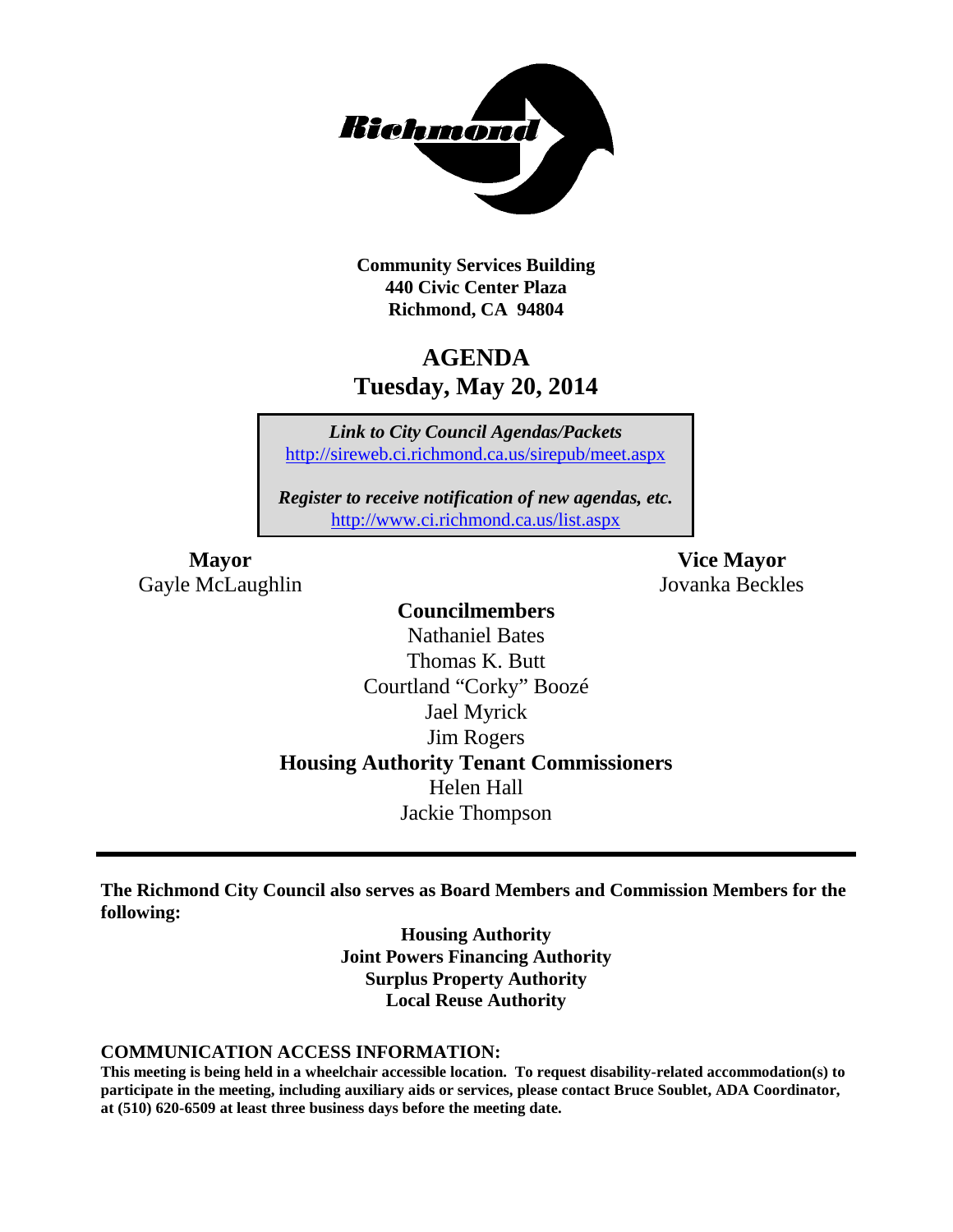# **MEETING PROCEDURES**

The City of Richmond encourages community participation at its City Council meetings and has established procedures that are intended to accommodate public input in a timely and time-sensitive way. As a courtesy to all members of the public who wish to participate in City Council meetings, please observe the following procedures:

**PUBLIC COMMENT ON AGENDA ITEMS:** Anyone who desires to address the City Council on items appearing on the agenda must complete and file a pink speaker's card with the City Clerk **prior** to the City Council's consideration of the item. Once the City Clerk has announced the item and discussion has commenced, no person shall be permitted to speak on the item other than those persons who have submitted their names to the City Clerk. Your name will be called when the item is announced for discussion. **Each speaker will be allowed TWO (2) MINUTES to address the City Council on NON-PUBLIC HEARING items listed on the agenda.**

**OPEN FORUM FOR PUBLIC COMMENT:** Individuals who would like to address the City Council on matters not listed on the agenda or on **Presentations, Proclamations and Commendations, Report from the City Attorney, or Reports of Officers** may do so under Open Forum. All speakers must complete and file a pink speaker's card with the City Clerk **prior** to the commencement of Open Forum. **The amount of time allotted to individual speakers shall be determined based on the number of persons requesting to speak during this item. The time allocation for each speaker will be as follows: 15 or fewer speakers, a maximum of 2 minutes; 16 to 24 speakers, a maximum of 1 and one-half minutes; and 25 or more speakers, a maximum of 1 minute.**

### **SPEAKERS ARE REQUESTED TO OCCUPY THE RESERVED SEATS IN THE FRONT ROW BEHIND THE SPEAKER'S PODIUM AS THEIR NAME IS ANNOUNCED BY THE CITY CLERK.**

**CONSENT CALENDAR:** Consent Calendar items are considered routine and will be enacted, approved or adopted by one motion unless a request for removal for discussion or explanation is received from the audience or the City Council. A member of the audience requesting to remove an item from the Consent Calendar must first complete a speaker's card and discuss the item with a City staff person prior to filing the card with the City Clerk and **prior to the City Council's consideration of Agenda Review.** An item removed from the Consent Calendar may be placed anywhere on the agenda following the City Council's agenda review.

Any law enforcement officer on duty or whose service is commanded by the presiding officer shall be Sergeant-at-Arms of the Council meetings. He/she, or they, shall carry out all orders and instructions given by the presiding officer for the purpose of maintaining order and decorum at the Council meetings (City Council Rules of Procedure and Order Section III F, RMC Section 2.12.030).

**\*\*\*\*\*\*\*\*\*\*\*\*\*\*\*\*\*\*\*\*\*\*\*\*\*\*\*\*\*\*\*\*\*\*\*\*\*\*\*\*\*\*\*\*\*\*\*\*\*\*\*\*\*\*\*\*\*\***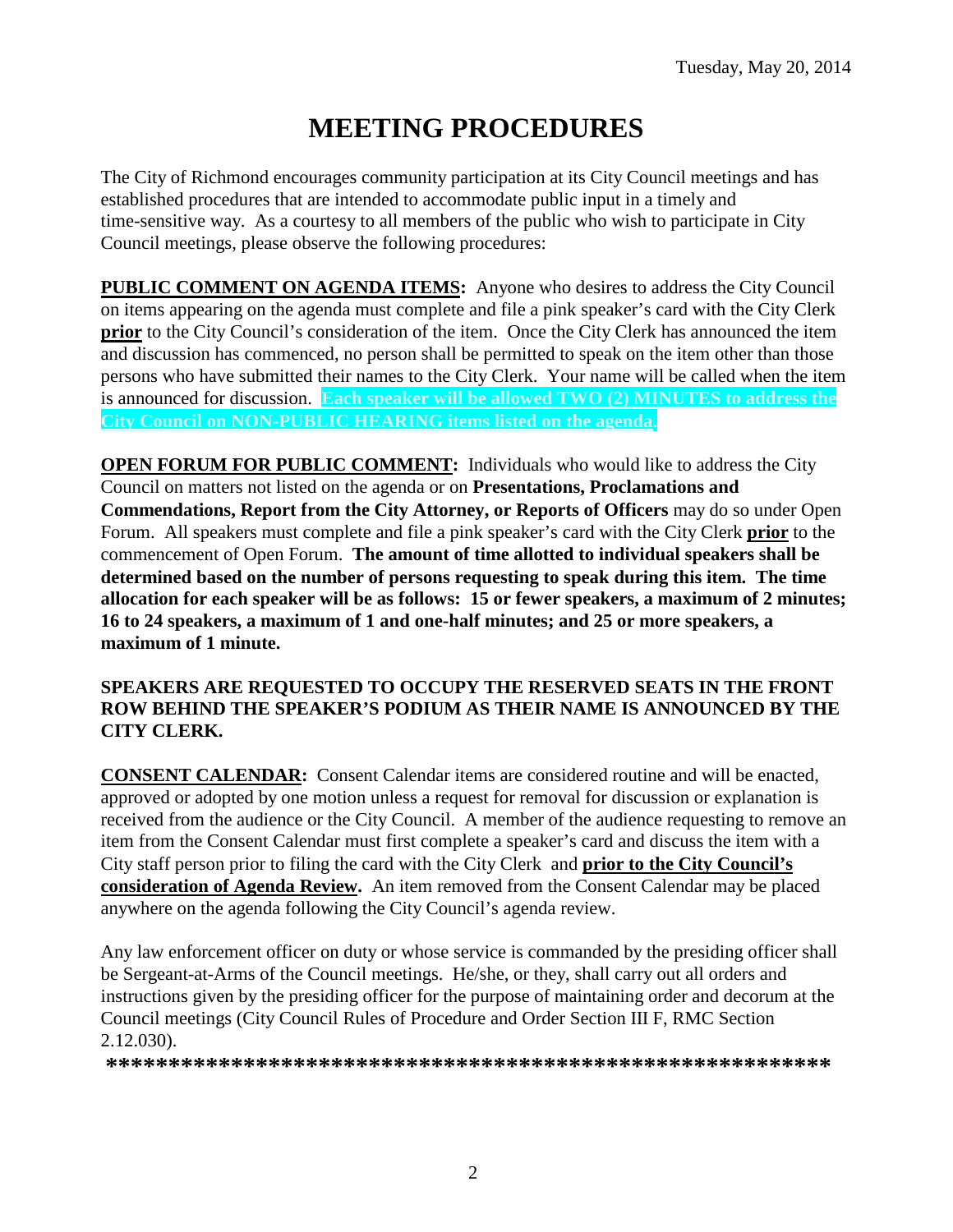# **OPEN SESSION TO HEAR PUBLIC COMMENT ON CLOSED SESSION ITEMS**

5:00 p.m.

### **A. ROLL CALL**

**B. PUBLIC COMMENT**

#### **C. ADJOURN TO CLOSED SESSION**

## **CLOSED SESSION**

Shimada Room of the Community Services Building

#### **A. CITY COUNCIL**

**A-1.** LIABILITY CLAIMS - PENDING LITIGATION (Government Code Section 54956.9):

Richardson vs. City of Richmond

Grimes vs. City of Richmond

Anguiano vs. City of Richmond

#### **A-2.** CONFERENCE WITH REAL PROPERTY NEGOTIATOR (Government Code Section 54956.8):

Property: Miraflores Housing Development, South 47th Street and Florida Avenue Agency negotiators: Bill Lindsay and Patrick Lynch Negotiating parties: Miraflores Community Devco. LLC, and Ronald Batiste-EEC Development, LLC Under negotiation: Price and Terms of Payment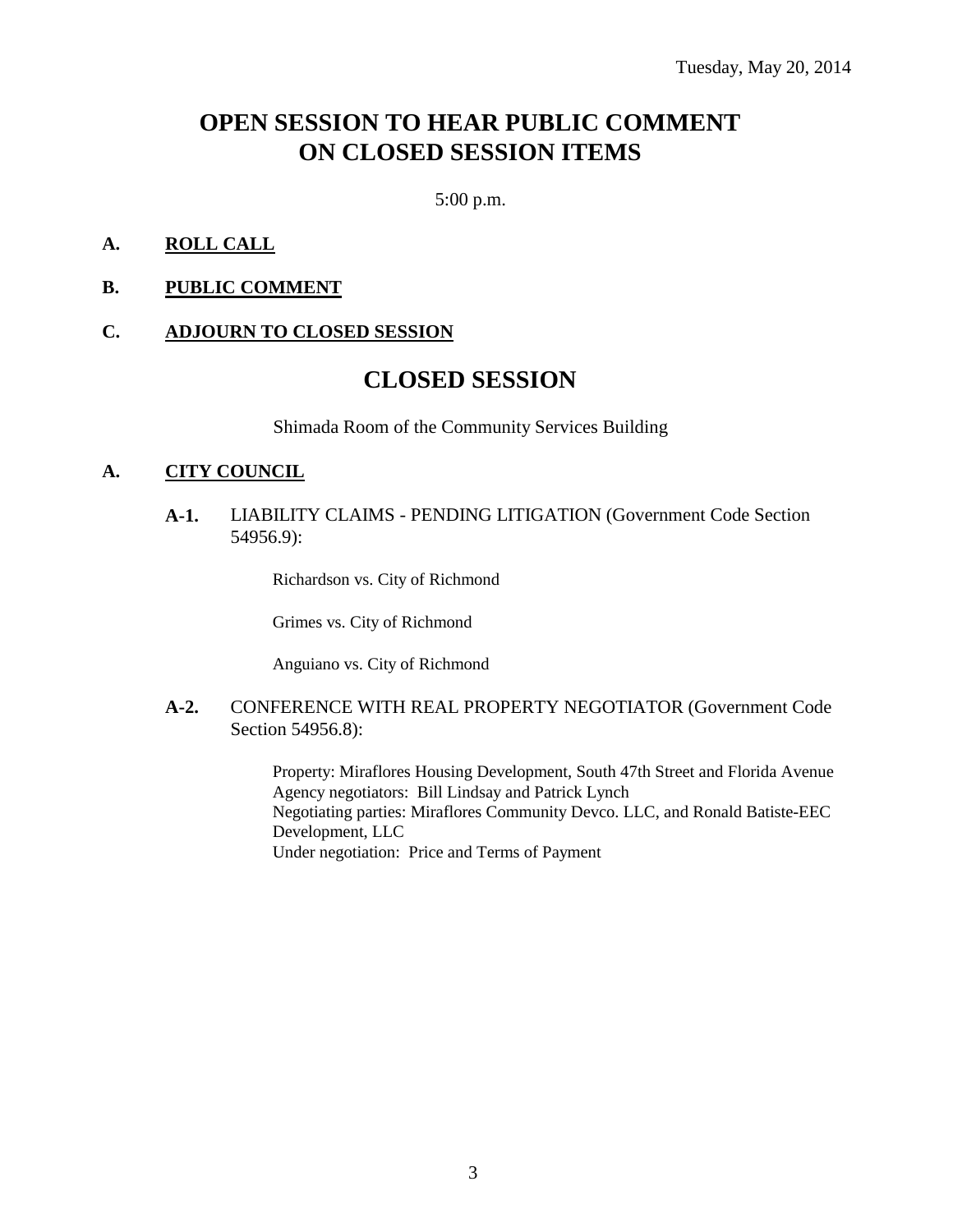# **SPECIAL MEETING OF THE RICHMOND HOUSING AUTHORITY**

6:15 p.m.

- **A. PLEDGE TO THE FLAG**
- **B. ROLL CALL**
- **C. STATEMENT OF CONFLICT OF INTEREST**
- **D. AGENDA REVIEW**

### **E. HOUSING AUTHORITY CONSENT CALENDAR**

**E-1.** APPROVE the minutes of the March 12, 2014, and April 1, 2014, Special Housing Authority meetings - City Clerk's Office (Diane Holmes 620-6513).

### **F. HOUSING AUTHORITY AS A WHOLE**

**F-1.** DISCUSS and direct staff to add a permanent section to the Housing Authority agenda for Reports of Commissioners for the Housing Authority Commissioners, City Council liaison, and staff to give reports on the status of Housing Authority business matters and resident concerns - Councilmember Boozé (620-6593).

### **G. ADJOURNMENT**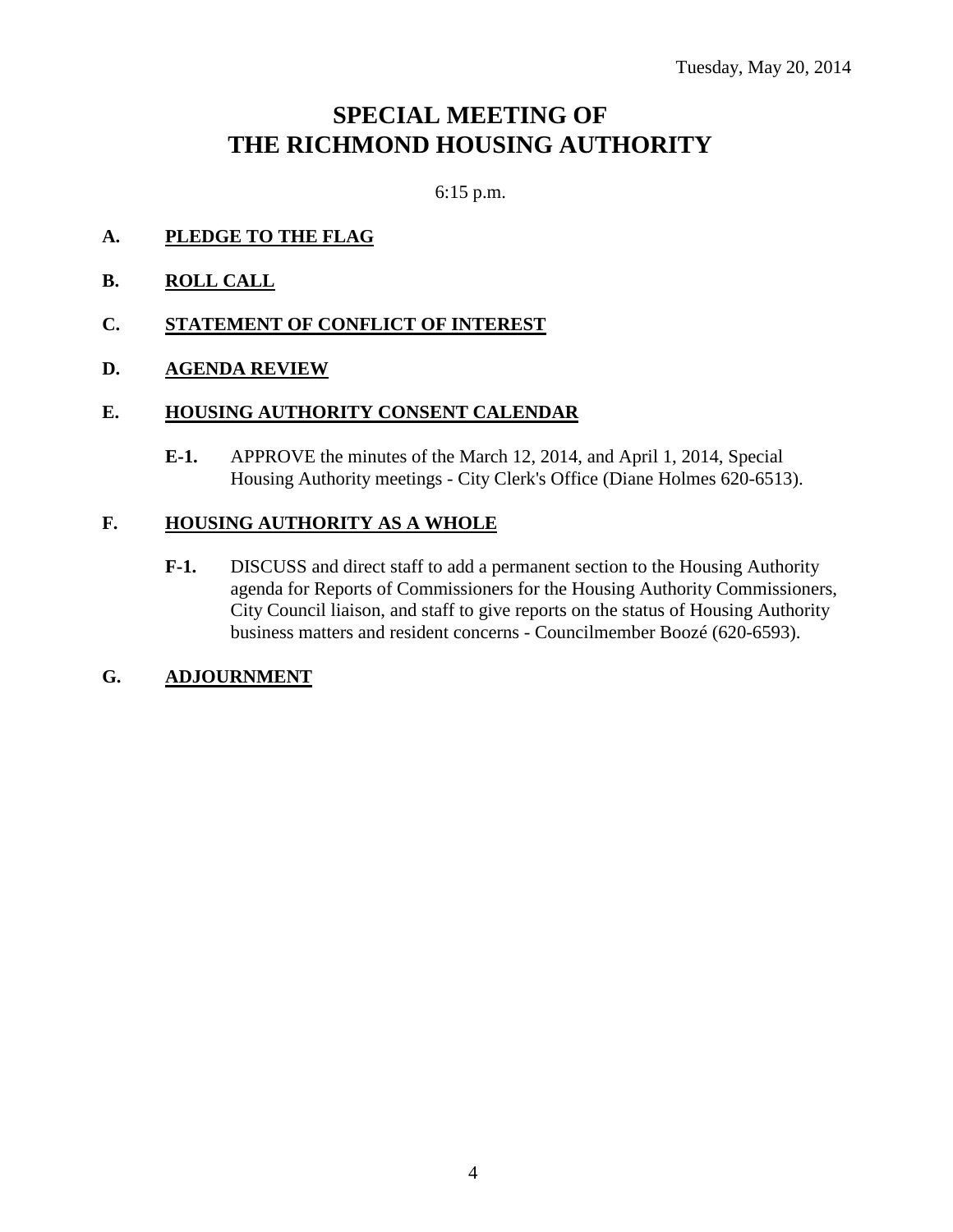# **REGULAR MEETING OF SUCCESSOR AGENCY TO THE RICHMOND COMMUNITY REDEVELOPMENT AGENCY AND THE RICHMOND CITY COUNCIL**

### 6:30 p.m.

### **A. ROLL CALL**

- **B. STATEMENT OF CONFLICT OF INTEREST**
- **C. AGENDA REVIEW**

### **D. REPORT FROM THE CITY ATTORNEY OF FINAL DECISIONS MADE AND NON-CONFIDENTIAL DISCUSSIONS HELD DURING CLOSED SESSION**

**E. OPEN FORUM FOR PUBLIC COMMENT**

### **F. SUCCESSOR AGENCY TO THE RICHMOND COMMUNITY REDEVELOPMENT AGENCY CONSENT CALENDAR**

**F-1.** ADOPT a resolution approving and authorizing amendment of the 2013/2015 Biennial Budget line item Deed Restricted/Area T for the nine deed restricted areas, this is required for implementation of a Department of Toxic Substance Control approved environmental contamination management plan that will increase Fiscal Year 2013/2014 expenditures by \$185,000. These funds are authorized and approved in the Successor Agency ROPS 2013-14B as approved by the State Department of Finance (This item was reviewed and recommended for approval by the Finance Standing Committee at its May 2, 2014, meeting) - Successor Agency to the Richmond Community Redevelopment Agency (Craig Murray 307-8188).

### **G. CITY COUNCIL CONSENT CALENDAR**

- **G-1.** RECEIVE a monthly report on the Richmond Municipal Sewer District for April 2014 - Engineering Services Department (Chad Davisson 620-5486).
- **G-2.** APPROVE the purchase of library materials for the Richmond Public Library from Midwest Tape in an amount not to exceed \$25,000 per year, and APPROVE the purchase of a subscription for catalog records for all library materials from Online Computer Learning Center, Inc. (OCLC) in an amount not to exceed \$25,000 per year for a three-year period covering Fiscal Years 2013/14, 2014/15, and 2015/16 - Library and Cultural Services Department (Katy Curl 620-6554).
- **G-3.** APPROVE the purchase of three Motorola APX7000XE dual band mobile radios and accessories from Red Cloud, Inc. in the amount of \$18,870.78 - Fire Department (Chief Michael Banks 307-8041).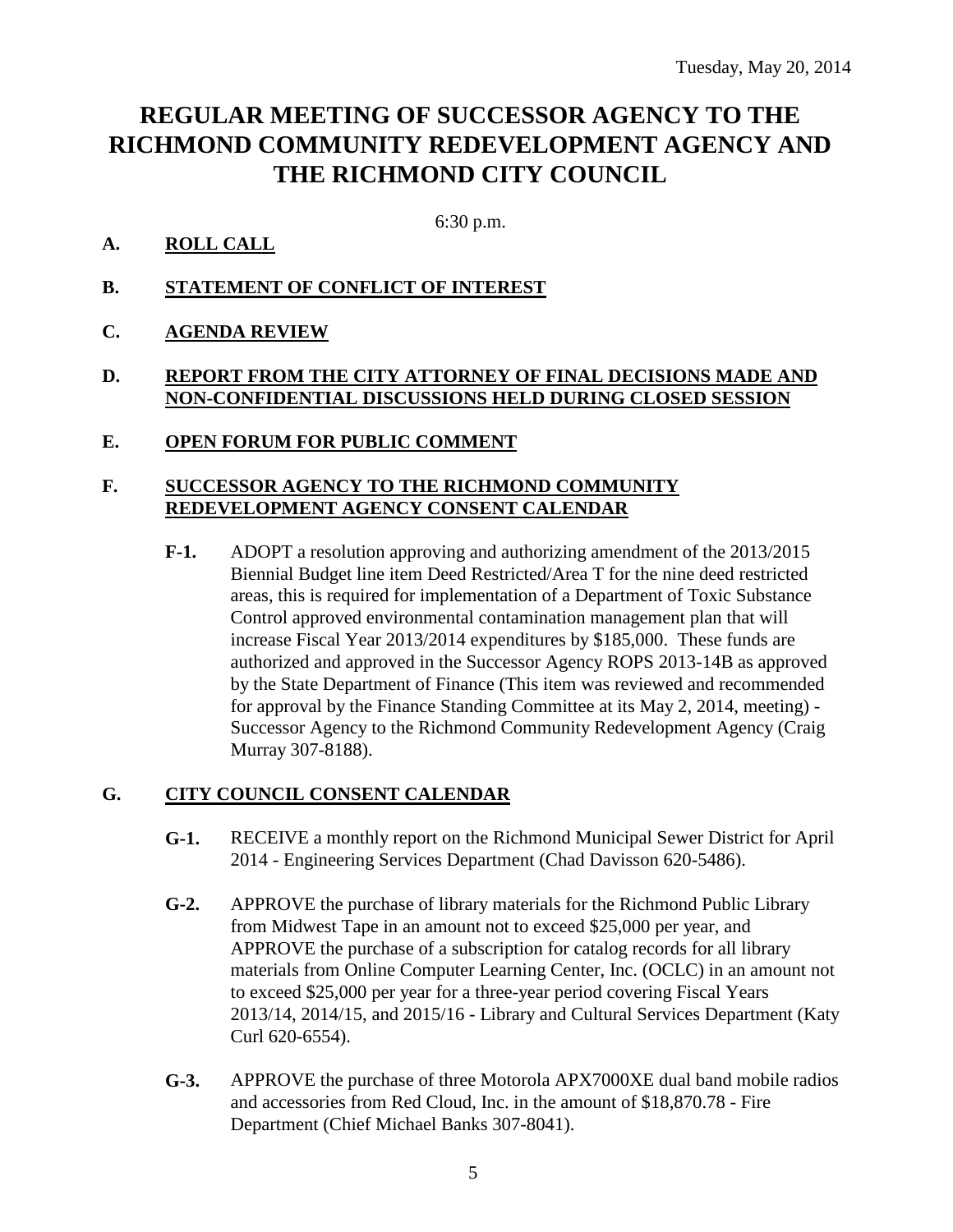- **G-4.** APPROVE an amendment to the contract with Oakland Private Industry Council to provide contracting and vendor pay agent services for individual training accounts and on the job training activities for the Workforce Investment Act Program participants. The contract term will be amended to end September 30, 2014. The contract amount will be increased by \$202,735 for a total contract amount not to exceed \$301,735 (This item was reviewed and recommended for approval by the Finance Standing Committee at its May 2, 2014, meeting) - Employment and Training Department (Sal Vaca/Rosemary Viramontes 307- 8006).
- **G-5.** APPROVE an amendment to the contract with R&S Erection to perform maintenance, repairs, and installations of commercial roll-up garage doors and automatic gate systems at various City-owned buildings, increasing the contract amount by \$25,000 for a total amount not to exceed \$109,000 and extending the contract through Fiscal Year 2014/15 (This item was reviewed and recommended for approval by the Finance Standing Committee at its May 2, 2014, meeting) - Public Works Department (Yader Bermudez 231-3008).
- **G-6.** APPROVE a fifth amendment to the existing contract with ENVIRON for preparation of a Revised Environmental Impact Report for the Modernization Project increasing the payment limit by \$3,000,000, for a total contract amount of \$11,000,000, with funding from Chevron for payment of the firm's invoices for this project (This item was reviewed and recommended for approval by the Finance Standing Committee at its May 2, 2014, meeting) - Planning and Building Services Department (Richard Mitchell 620-6706).
- **G-7.** APPROVE a contract with NEMA Construction to provide and install 216 Christy Traffic Rated Boxes and to re-wire the entire Richmond Parkway corridor, including Castro Street, for the renovation of the Richmond Parkway lighting system in an amount not to exceed \$625,000. Funding for this work is provided through Measure J with no general fund impact (This item was reviewed and recommended for approval by the Finance Standing Committee at its May 2, 2014, meeting) - Public Works Department (Yader Bermudez 231- 3008).
- **G-8.** ADOPT a resolution authorizing the issuance and sale of City of Richmond, California, 2014/2015 Tax and Revenue Anticipation Notes in an amount not to exceed \$35,000,000; approving the forms of and directing the distribution of a Note Purchase Agreement, an Official Statement and a Continuing Disclosure Certificate; delegating to officers of the City authorization to negotiate a sale of said notes; and authorizing taking of necessary actions and execution of necessary documents (This item was reviewed and recommended for approval by the Finance Standing Committee at its May 2, 2014, meeting) - Finance Department (James Goins 620-6740).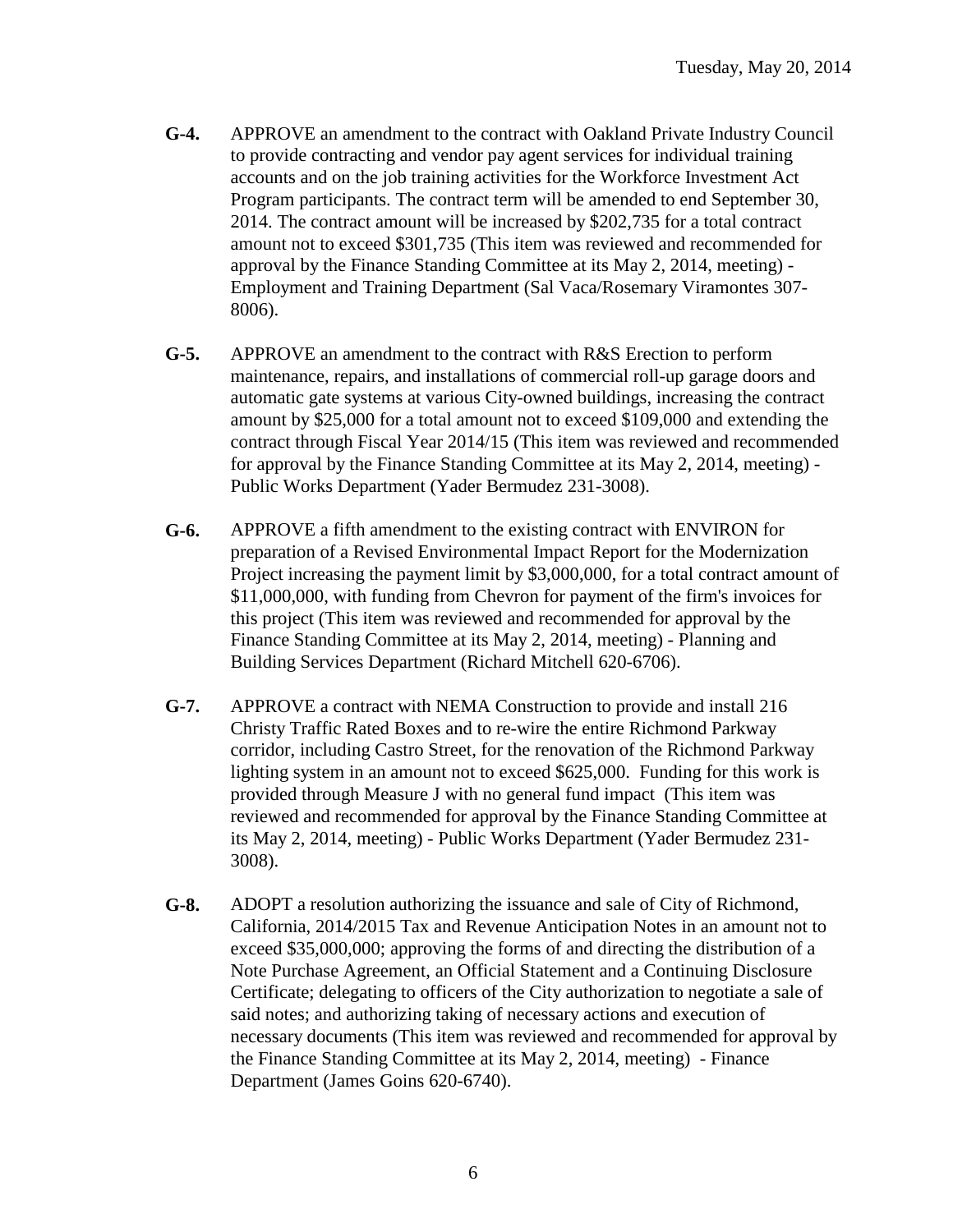- **G-9.** RECEIVE the City of Richmond's Comprehensive Annual Financial Report for the fiscal year ended June 30, 2013 - Finance Department (James Goins 620- 6740).
- **G-10.** DIRECT staff to write a letter to Contra Costa College President Dr. Denise Noldon and Contra Costa College Board President John Marquez, indicating Richmond City Council support for Measure E, the Contra Costa College District Bond Measure on the June 4, 2014, ballot - Mayor McLaughlin (620-6503).
- **G-11.** APPROVE the minutes of the April 22, 2014, Special City Council Meeting City Clerk's Office (Diane Holmes 620-6513).

### **H. ITEMS CONTINUED FROM PREVIOUS MEETINGS - NOT EARLIER THAN 7:00 P.M.**

### **Continued Council as a Whole**

- **H-2.** DISCUSS and provide direction to staff regarding the amount of funding Holland and Knight obtained for the City of Richmond during the term of their contract - Councilmember Boozé (620-6593). **This item was continued from the February 4 and 18, 2014, March 4 and 18, 2014, and April 1 and 15, 2014, and May 13, 2014, meetings.**
- **H-3.** RECEIVE an update regarding the coordination of a committee to address the concerns of Country Club Vista Homeowners - Councilmember Boozé (620- 6593). **This item was continued from the March 18, 2014, April 1, 15, and 22, 2014, and May 20, 2014, meetings.**
- **H-4.** REQUEST the mayor to agendize an appointment or appointments to the Housing Authority Commission on the next City Council agenda - Councilmember Boozé (620-6593). **This item was continued from the April 1 and 15, 2014, and May 13, 2014, meetings.**
- **H-5.** DISCUSS and make recommendations regarding the legal authority the City has to educate the community on the ½ cent sales tax ballot measure in the upcoming November 4, 2014, General Election to secure funding for street repairs and maintenance - Councilmembers Bates, Rogers, and Boozé (620-6861). **This item was continued from the April 15, 2014, and May 6 and 13, 2014, meetings.**
- **H-6.** DISCUSS and consider directing staff to prepare draft amendments to the Industrial Safety Ordinance to require that any increases in emissions due to increases in potentially more problematic feedstocks in Richmond refineries would need to be mitigated 100% by decreases elsewhere in the refinery operations so that there is no net increase in any dangerous emissions - Councilmember Rogers (867-5725). **This item was continued from the April 22, 2014, and May 6, and 13, 2014, meetings.**